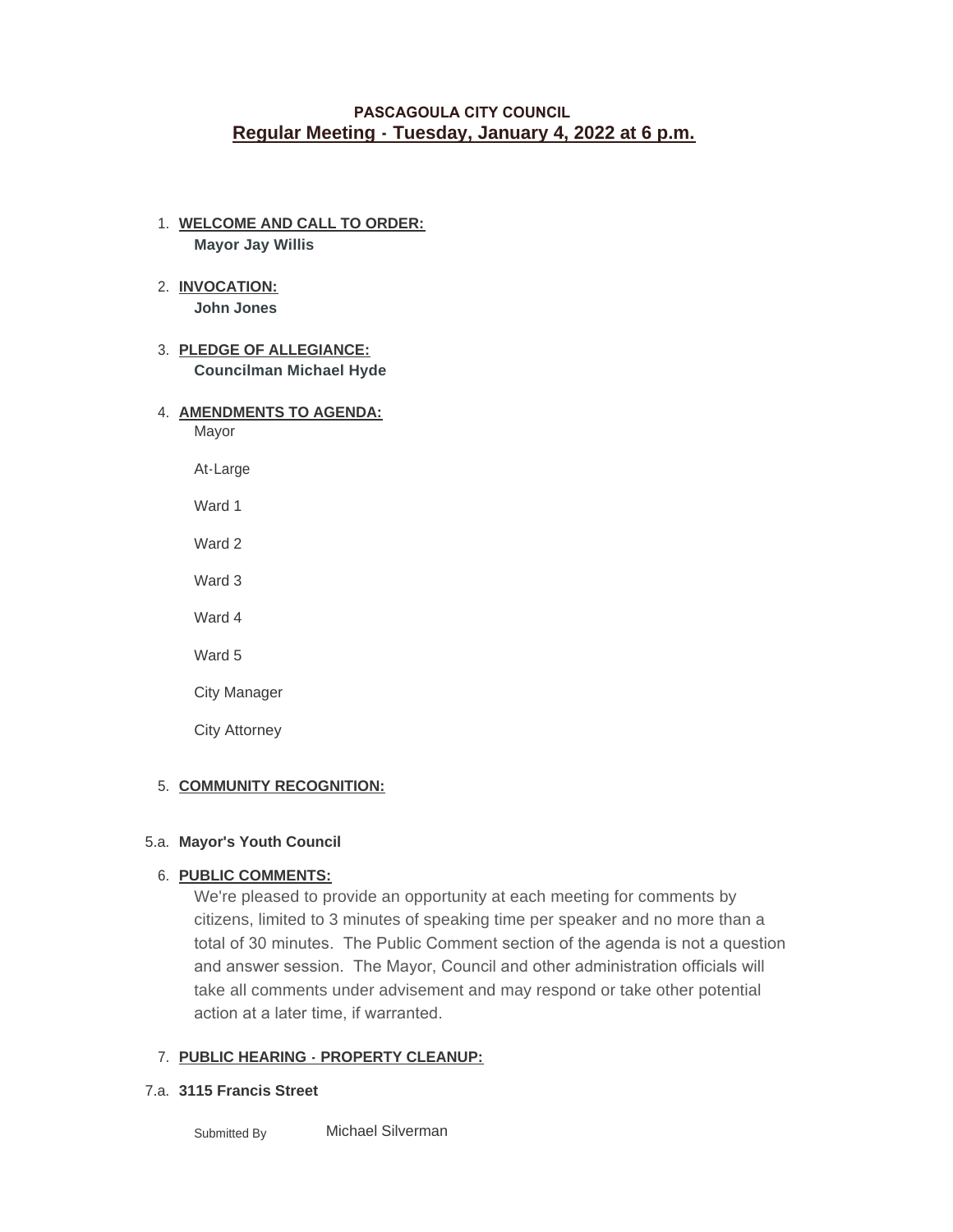Documents:

### [CC FRANCIS STREET APARTMENT APPEAL AND LOT CLEANING 4.13.21](http://cityofpascagoula.com/AgendaCenter/ViewFile/Item/8411?fileID=11427)  REV.PDF

### **2600 Old Mobile Highway**  7.b.

Michael Silverman Submitted By

Documents:

### [2600 OLD MOBILE HIGHWAY.PDF](http://cityofpascagoula.com/AgendaCenter/ViewFile/Item/8412?fileID=11429)

### **CONSENT AGENDA:\*** 8.

#### **Resolution Approving and Adopting City Council Minutes of December 21, 2021**  8.a.

Karen Kennedy Submitted By

Documents:

[01.04.2022 RESOLUTION APPROVING AND ADOPTING CITY COUNCIL](http://cityofpascagoula.com/AgendaCenter/ViewFile/Item/8413?fileID=11430)  MINUTES OF DECEMBER 21, 2021.PDF [12-21-2021 RECESSED REGULAR MEETING - MM1.PDF](http://cityofpascagoula.com/AgendaCenter/ViewFile/Item/8413?fileID=11440)

### **Resolution Accepting November 15 2021 PRA Minutes** 8.b.

Michael Silverman Submitted By

Documents:

[RESOLUTION OF THE CITY COUNCIL ACCEPTING NOVEMBER 15 2021 PRA](http://cityofpascagoula.com/AgendaCenter/ViewFile/Item/8372?fileID=11412)  MINUTES.PDF [NOVEMBER 15 2021 PRA MINUTES.PDF](http://cityofpascagoula.com/AgendaCenter/ViewFile/Item/8372?fileID=11409)

#### **Resolution Approving MOA Between USCG and City of Pascagoula Fire Department**  8.c. **re Fire Protection and Emergency Services for USCGC JACOB POROO**

Hyler Krebs Submitted By

Documents:

[01.04.2022 RESOLUTION APPROVING MEMORANDUM OF AGREEMENT](http://cityofpascagoula.com/AgendaCenter/ViewFile/Item/8367?fileID=11402)  BETWEEN USCG AND CITY OF PASCAGOULA FIRE DEPARTMENT.PDF [MOA BETWEEN US COAST GUARD AND PASCAGOULA FIRE](http://cityofpascagoula.com/AgendaCenter/ViewFile/Item/8367?fileID=11403)  DEPARTMENT.PDF

**Resolution Accepting Vendor Agreement Low-Income Household Water Assistance**  8.d. **Program**

Michael Silverman Submitted By

Documents: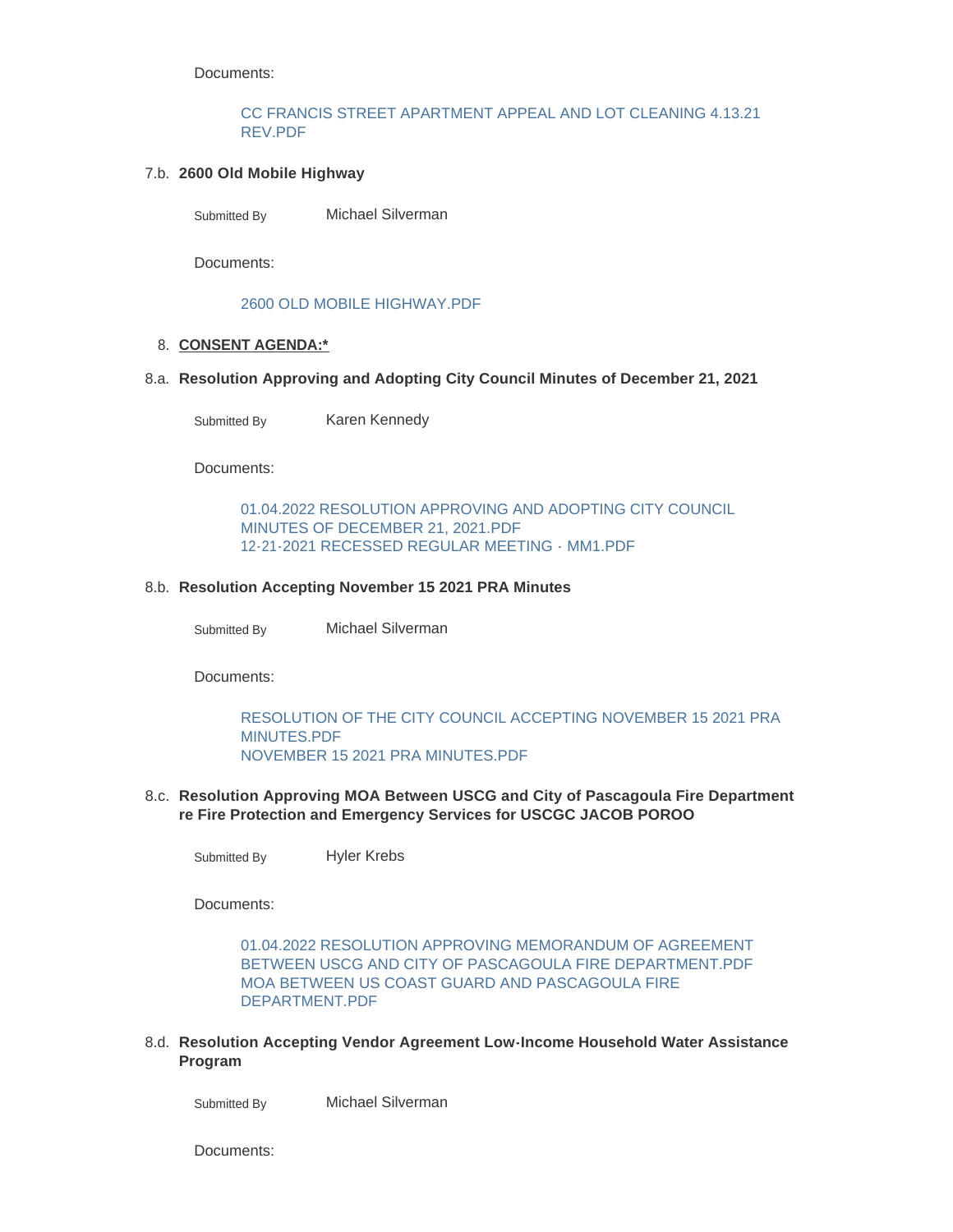[RESOLUTION ACCEPTING VENDOR AGREEMENT LOW-INCOME](http://cityofpascagoula.com/AgendaCenter/ViewFile/Item/8398?fileID=11419)  HOUSEHOLD WATER ASSISTANCE PROGRAM.PDF [CITY OF PASCAGOULA VENDOR AGREEMENT.PDF](http://cityofpascagoula.com/AgendaCenter/ViewFile/Item/8398?fileID=11418)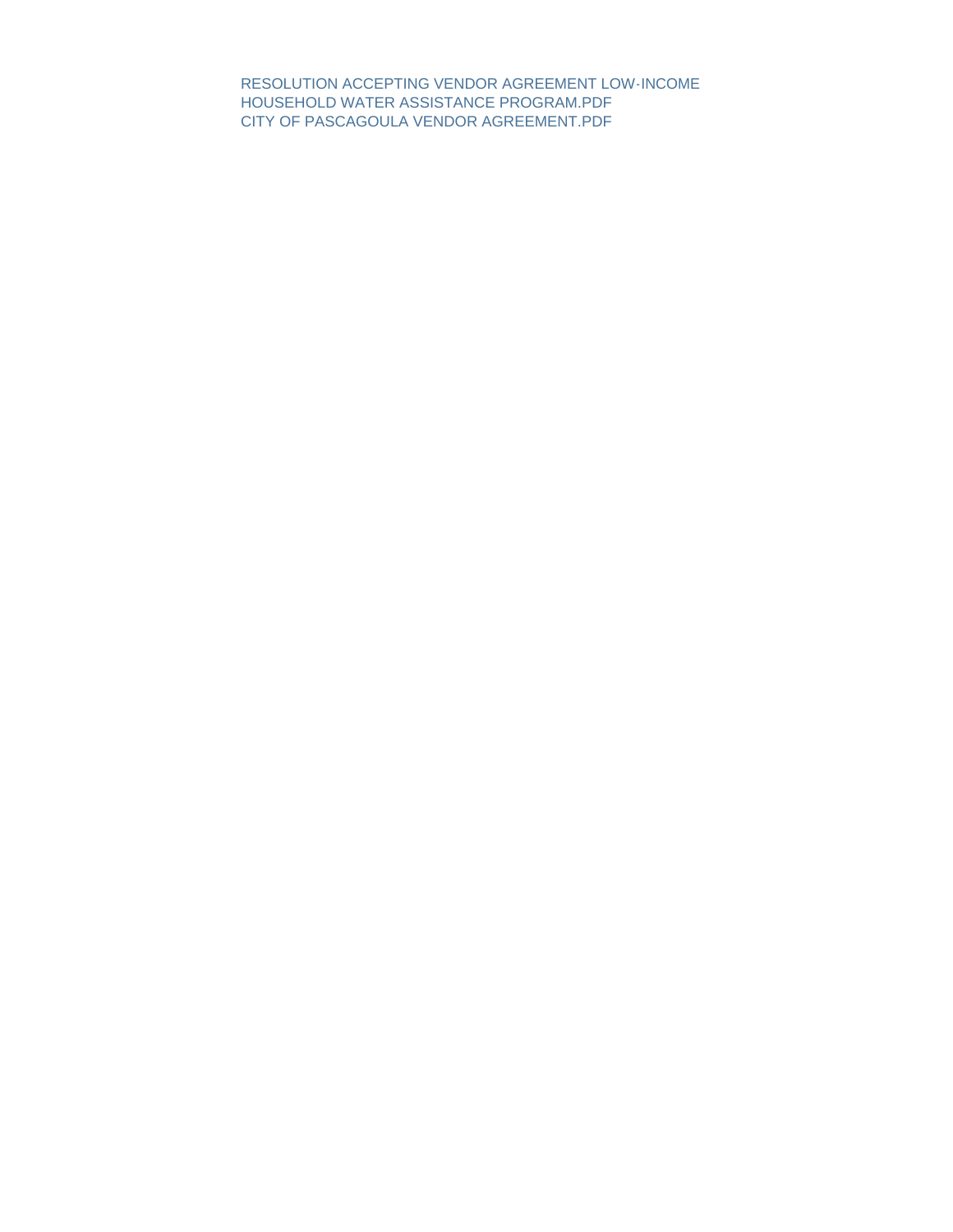### **Order Setting a Hearing to Determine if the Property Located at 2314 Catalpa**  8.e. **Avenue is a Menace to Public Health, Safety and Welfare**

Karen Kennedy Submitted By

Documents:

[2022.01.04 ORDER - PROPERTY CLEANUP - 2314 CATALPA.PDF](http://cityofpascagoula.com/AgendaCenter/ViewFile/Item/8376?fileID=11416)

**Order Setting a Hearing to Determine if the Property Located at 1503 Williams**  8.f. **Street is a Menace to Public Health, Safety and Welfare**

Karen Kennedy Submitted By

Documents:

[2022.01.04 ORDER - PROPERTY CLEANUP - 1503 WILLIAMS.PDF](http://cityofpascagoula.com/AgendaCenter/ViewFile/Item/8375?fileID=11415)

**Order Setting a Hearing to Determine if the Property Located at 4921 Naquin Street**  8.g. **is a Menace to Public Health, Safety and Welfare**

Karen Kennedy Submitted By

Documents:

[2022.01.04 ORDER - PROPERTY CLEANUP - 4921 NAQUIN.PDF](http://cityofpascagoula.com/AgendaCenter/ViewFile/Item/8377?fileID=11417)

**Resolution Enrolling Liens on Properties Cleaned Pursuant to MS Code Section 21-** 8.h. **19-11**

Michael Moore Submitted By

Documents:

[01.04.2022 RESOLUTION ENROLLING LIENS FOR PROPERTY CLEANUP.PDF](http://cityofpascagoula.com/AgendaCenter/ViewFile/Item/8405?fileID=11426)

- **CITY MANAGER** 9.
- **Resolution Requesting County Assistance for Ford Avenue Bridge Removal** 9.a.

Michael Silverman Submitted By

Documents:

### [REQUESTING ASSISTANCE FROM COUNTY FOR FORD AVENUE BRIDGE](http://cityofpascagoula.com/AgendaCenter/ViewFile/Item/8324?fileID=11432)  REMOVAL.PDF

**Resolution Approving Compton Engineering Stormwater Management Proposal**  9.b.

Michael Silverman Submitted By

Documents: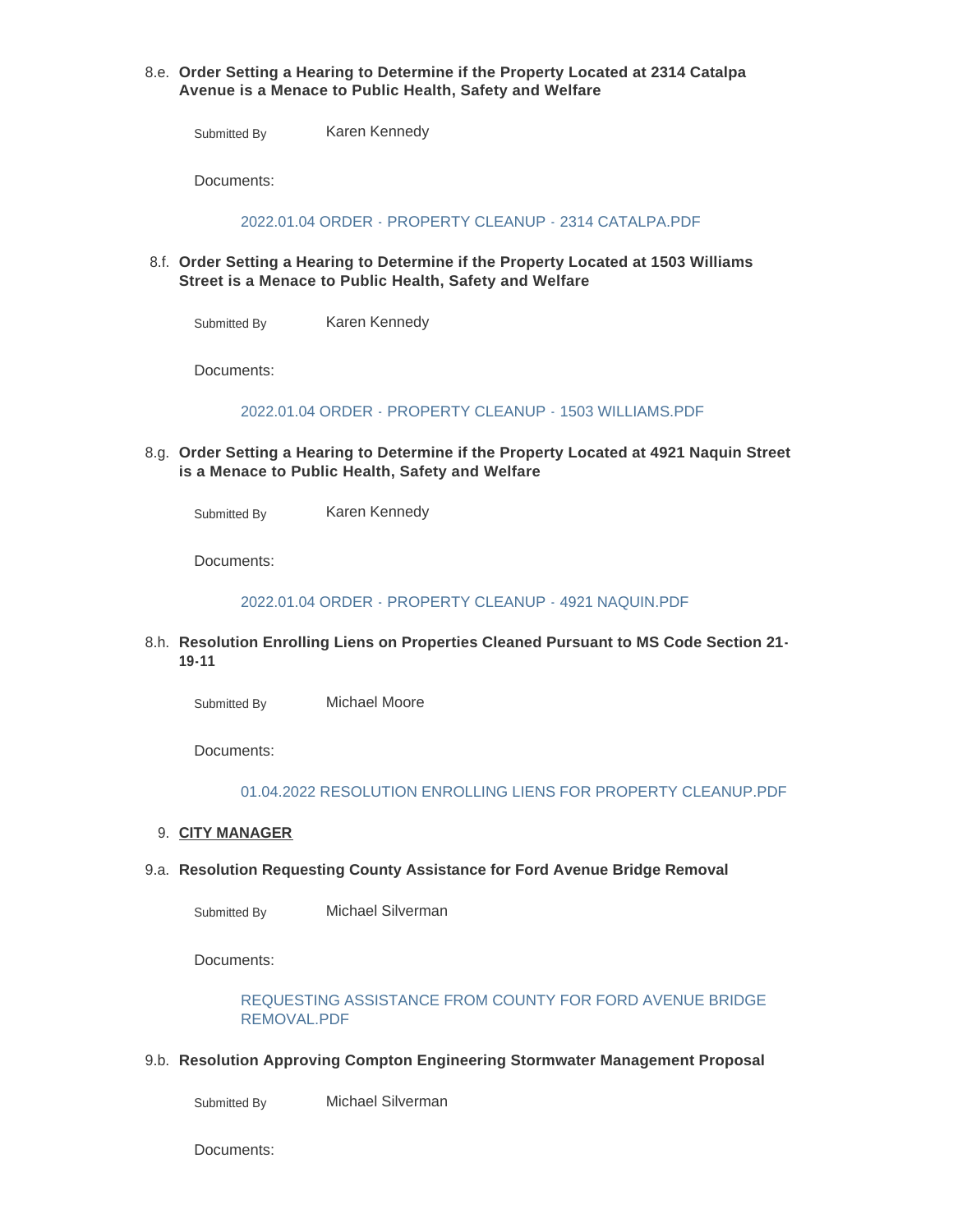[RESOLUTION APPROVING COMPTON ENGINEERING STORMWATER](http://cityofpascagoula.com/AgendaCenter/ViewFile/Item/8373?fileID=11411)  MANAGEMENT PROGRAM PROPOSAL.PDF [COMPTON ENGINEERING STORMWATER PROPOSAL.PDF](http://cityofpascagoula.com/AgendaCenter/ViewFile/Item/8373?fileID=11410) [2022.01.04 CITY OF PASCAGOULA STANDARD CONTRACT ADDENDUM -](http://cityofpascagoula.com/AgendaCenter/ViewFile/Item/8373?fileID=11420) COMPTON.PDF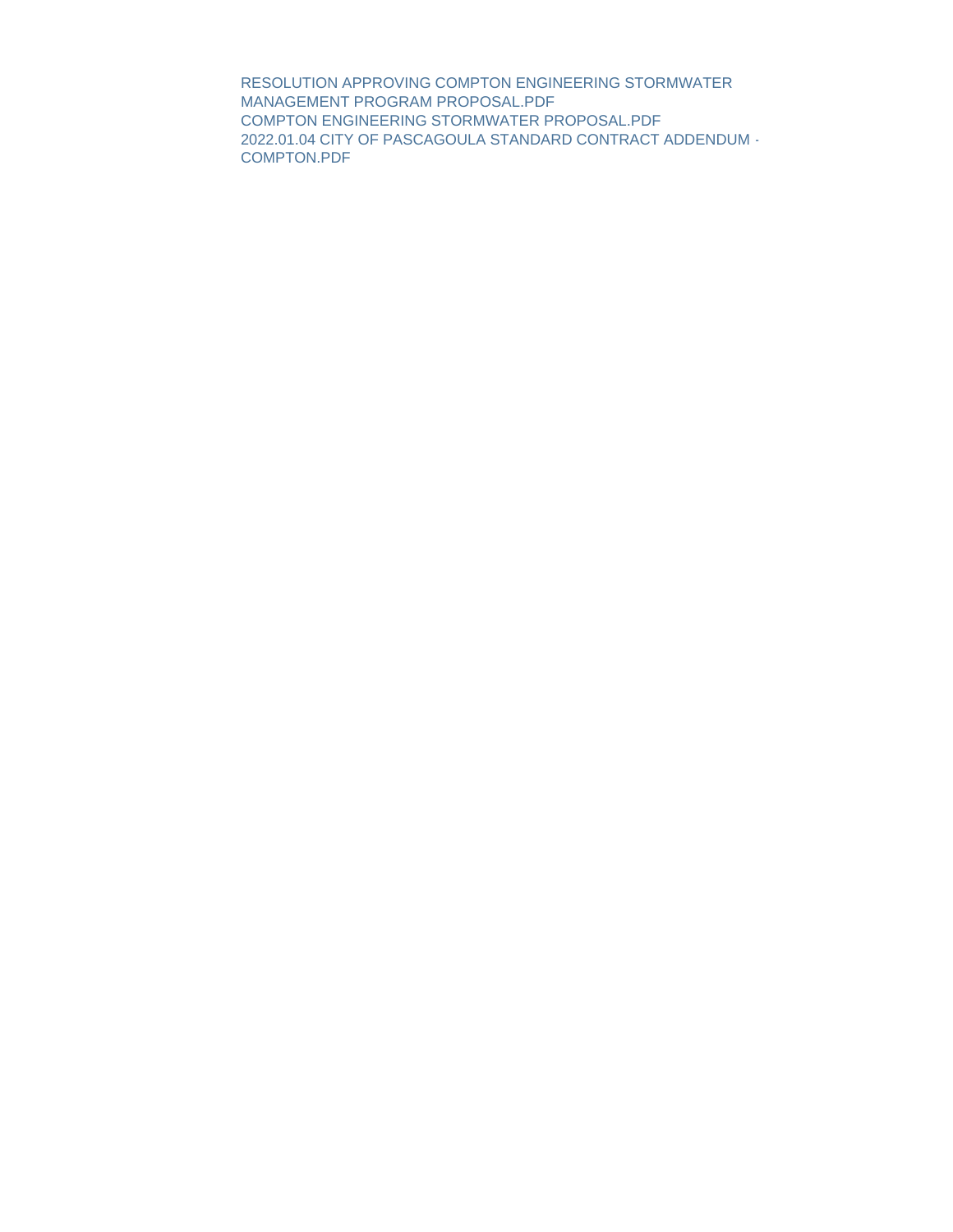### **Resolution Engaging Culumber, Harvey & Associates to Perform Audit Services**  9.c.

| <b>Budgeted Item</b> | N/A               |
|----------------------|-------------------|
| Submitted By         | Michael Silverman |

Documents:

[01.04.2022 RESOLUTION ENGAGING CULUMBER TO PERFORM AUDIT](http://cityofpascagoula.com/AgendaCenter/ViewFile/Item/8403?fileID=11421)  SERVICES.PDF [PASCAGOULA 2021-2023.PDF](http://cityofpascagoula.com/AgendaCenter/ViewFile/Item/8403?fileID=11422) [OPINION.PDF](http://cityofpascagoula.com/AgendaCenter/ViewFile/Item/8403?fileID=11423)

#### **Resolution Approving Task Order No. 027 Sr Center Parking and Durden St Repairs** 9.d.

| <b>Budgeted Item</b> | Grant       |
|----------------------|-------------|
| Submitted By         | Aleta Raley |

Documents:

### [RESOLUTION TASK ORDER 027.PDF](http://cityofpascagoula.com/AgendaCenter/ViewFile/Item/8404?fileID=11424) [TASK ORDER 027.PDF](http://cityofpascagoula.com/AgendaCenter/ViewFile/Item/8404?fileID=11425)

#### **Resolution Advertising City Resources for Girls Softball** 9.e.

Submitted By **Michael Silverman** 

Documents:

#### [2022.01.04 RESOLUTION ADVERTISING RESOURCES OF THE CITY OF](http://cityofpascagoula.com/AgendaCenter/ViewFile/Item/8374?fileID=11414)  PASCAGOULA REGARDING GIRLS SOFTBALL.PDF

### 10. CLAIMS DOCKET:

#### **DOCKET OF CLAIMS 010422** 10.a.

Yes Karen Pittman Budgeted Item Submitted By

Documents:

### [DOCKET OF CLAIMS 010422.PDF](http://cityofpascagoula.com/AgendaCenter/ViewFile/Item/8414?fileID=11431)

### **MAYOR/COUNCIL ITEMS:** 11.

- **Mayor Willis**  11.a.
- **Councilman Gatchell** 11.b.
- **Councilman Hyde** 11.c.
- **Councilman Fornett** 11.d.
- **Councilman Walker** 11.e.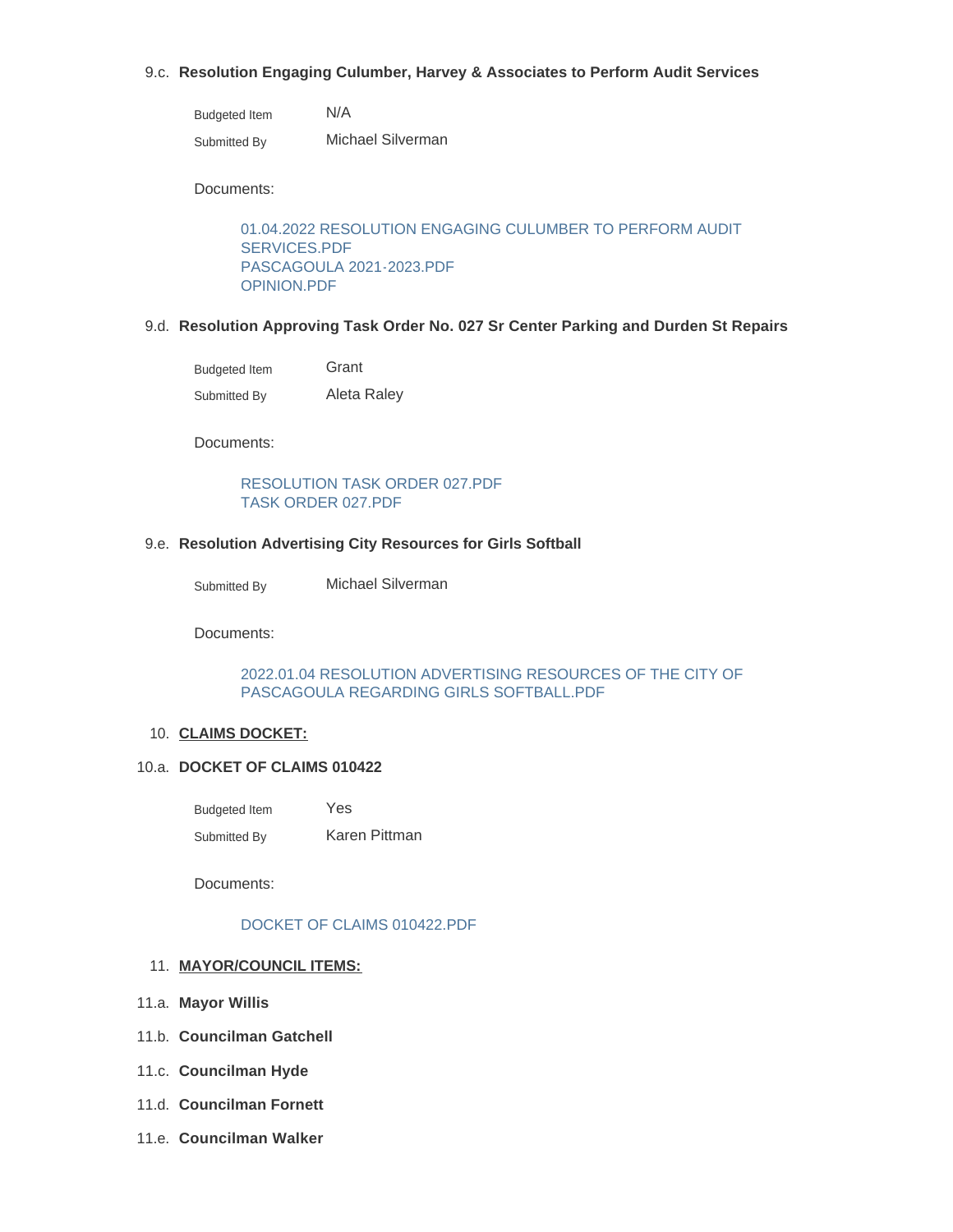## **Councilman Parker** 11.f.

# **Councilman Blythe**  11.g.

### **EXECUTIVE SESSION:**  12.

Transaction of Business, Discussions re: Purchase or Sale of Lands; Transaction of Business, Discussions re: Expansion of Business or Industry; and Potential Litigation